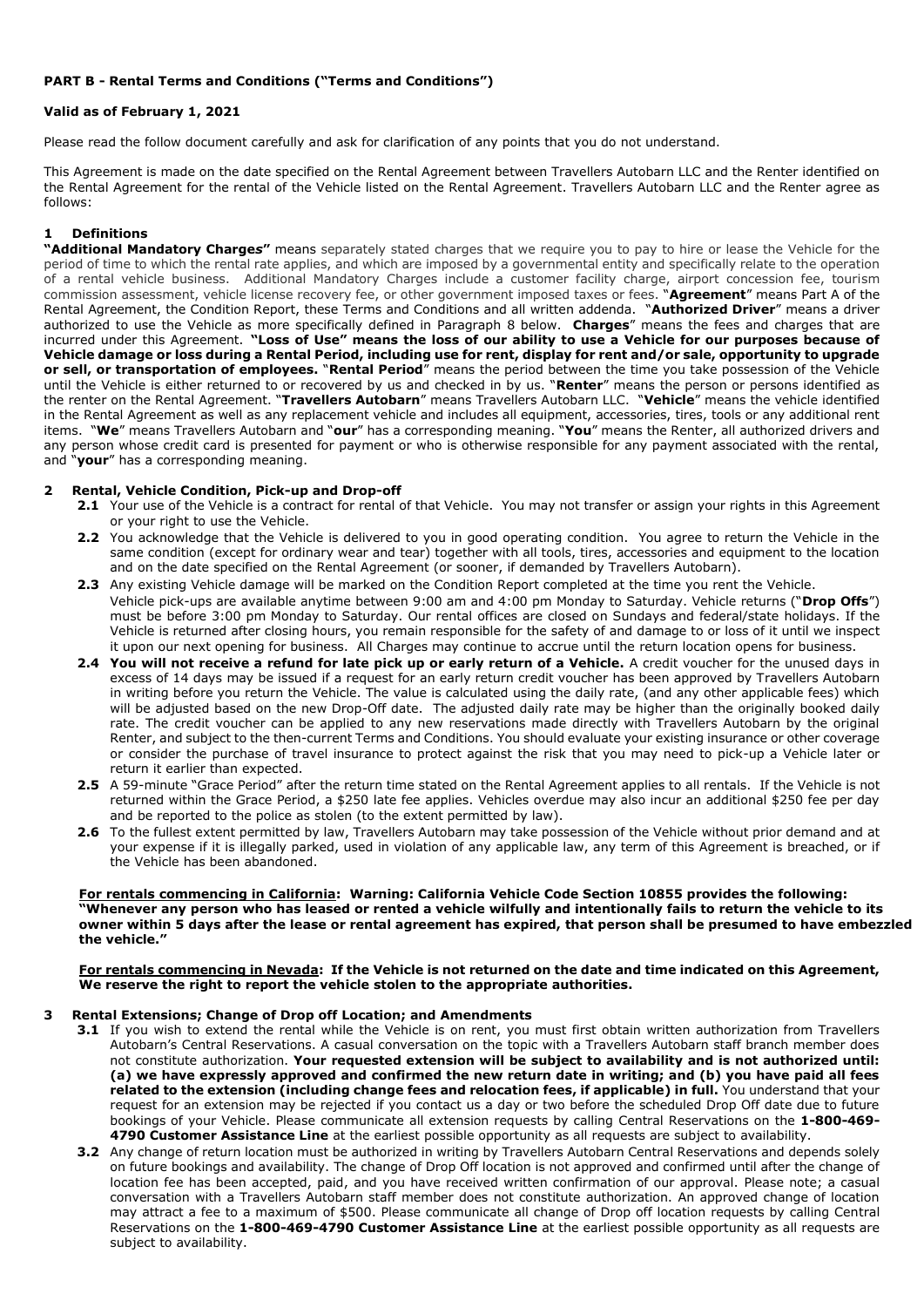- **3.3** If we agree to make changes to the Pick-up or Drop-Off dates or locations, the following additional fees may apply:
	- **3.3.1** No refunds will be given for any booking amendments to the rental dates within 28 days of collection (if the length of rent is shortened) and the rental will be charged at the number of days originally booked. A relocation fee may apply if the collection or return location is amended within 28 days of Vehicle pick up.
	- **3.3.2** A \$25 change of booking fee applies for any changes to your booking that are made within within 28 days of the date of pick-up or during the Rental Period. No fees apply for any changes that are made more than 28 days before the scheduled pick-up date.
	- **3.3.3** You are responsible for all costs that we incur due to unauthorized change/s of location Drop-Off, including the cost of returning the Vehicle to its intended location plus our lost rental fees due to the Vehicle being unavailable for subsequent rent at the agreed-upon Drop Off location.

# **4 Rental Duration, Miles and One-Way Fees**

- **4.1** For all Vehicles, the first day of the Rental Period is the day of pick up, regardless of the time, and the day the Vehicle is returned is counted as the final day also regardless of the time.
- **4.2** The minimum Rental Period is between 3 to 10 days for all Vehicles (same-city return and one-way rentals) depending on the season when your rental occurs. These may change at any time.
- **4.3** A one-way fee may apply; this fee may vary according to location, seasonality and length of booking.
- **4.4** All Vehicles have unlimited miles included in the base rental rate.
- **4.5** Rates are in United State Dollars

#### **5 Multiple Rentals**

Consecutive rentals can be combined to qualify for a long term discount rate provided that travel is within a three month period. If drop off of a Vehicle and pick up of a new Vehicle occurs on the same day, each Vehicle will be subject to a separate rental agreement and will be considered as separate and distinct rentals. Multiple rentals are treated as separate rentals under the one way fee and minimum rental period conditions.

# **6 Change of Vehicle**

- **6.1** We reserve the right to substitute a comparable or superior Vehicle at no extra cost where unforeseen circumstances dictate. Doing so will not constitute a breach of this Agreement and does not entitle the Renter to any refund or other compensation.
- **6.2** If you decide to downgrade the Vehicle from the vehicle that you originally booked, you will not receive a refund or any other compensation.

#### **7 Rental Refusal**

**7.1** Travellers Autobarn reserves the right to refuse any rental at our discretion.

# <span id="page-1-0"></span>**8 Authorized Drivers**

- **8.1** "**Authorized Driver**" means the Renter; each additional driver ("**Additional Driver**") who is listed by us on and who has signed your Rental Agreement; and any additional person meeting the definition of "Authorized Driver" under applicable law. Authorized Drivers are the only persons permitted to drive the Vehicle and must meet all of the following conditions:
	- **8.1.1** Hold a valid full driver's license (state, national or international) for the class of vehicle rented, which must be presented at the time of rental.
	- **8.1.2** Present a valid international driver's permit ("**IDP**") if the driver's license is not written in English. An accredited English translation will be accepted in lieu of an IDP.
	- **8.1.3** Be at least 21 years old.
	- **8.1.4** Except as otherwise required under applicable law, all additional drivers must be identified on the Rental Agreement and must sign the Rental Agreement in person at a Travellers Autobarn branch.

#### <span id="page-1-1"></span>**9 Prohibited Use of the Vehicle**

- **9.1 The Vehicle may not be driven by the following persons:**
	- **9.1.1 Any person other than an Authorized Driver;**
	- **9.1.2 A person who is not licensed for that class of Vehicle;**
	- **9.1.3 A person whose blood alcohol concentration exceeds the lawful percentage or is under the influence of prescription, non-prescription or illegal drugs or controlled substances;**
	- **9.1.4 A person who has given or for whom you have given a false name, age, address or driver's license details or other false or fraudulent information;**
	- **9.1.5 A person using a hand-held wireless communication device or other device that is capable of receiving or transmitting telephonic communications, electronic data, mail or text messages while not in a hands-free mode;**
- **9.2 The Vehicle must not be used**
	- **9.2.1 To carry persons for or property for hire;**
	- **9.2.2 To carry inflammable, explosive or corrosive materials;**
	- **9.2.3 To drive through any tunnel or area restricting propane tanks;**
	- **9.2.4 To propel or tow any vehicle, trailer, boat or other object, unless Travellers Autobarn has authorized such use in writing;**
	- **9.2.5 To carry any greater load and/or more persons than is lawful or use in a manner or for a purpose other than for which it was designed and constructed;**
	- **9.2.6 For driver training, racing, pacemaking, reliability trials, speed trials, hill climbing or being tested in preparation for those purposes;**
	- **9.2.7 In a dangerous, careless, willful, wanton or reckless manner;**
	- **9.2.8 Used in connection with any conduct that could properly be charged as a felony;**
	- **9.2.9 In violation of any federal, state, provincial, or local law, rules or regulations;**
	- **9.2.10 With contaminated fuel or fuel that does not meet the manufacturer's specifications or recommendations;**
		- **9.2.11 By any person to lie or stand on the Vehicle roof, hood, or trunk;**
	- **9.2.12 Outside of the United States and Canada.**
- **9.3 The Renter acknowledges that Travellers Autobarn retains title to the Vehicle at all times. The Renter shall not agree, attempt, offer or purport to sell, assign, sublease, lend, pledge, mortgage, rent or otherwise part with or attempt to part with the personal possession of or otherwise deal with the Vehicle.**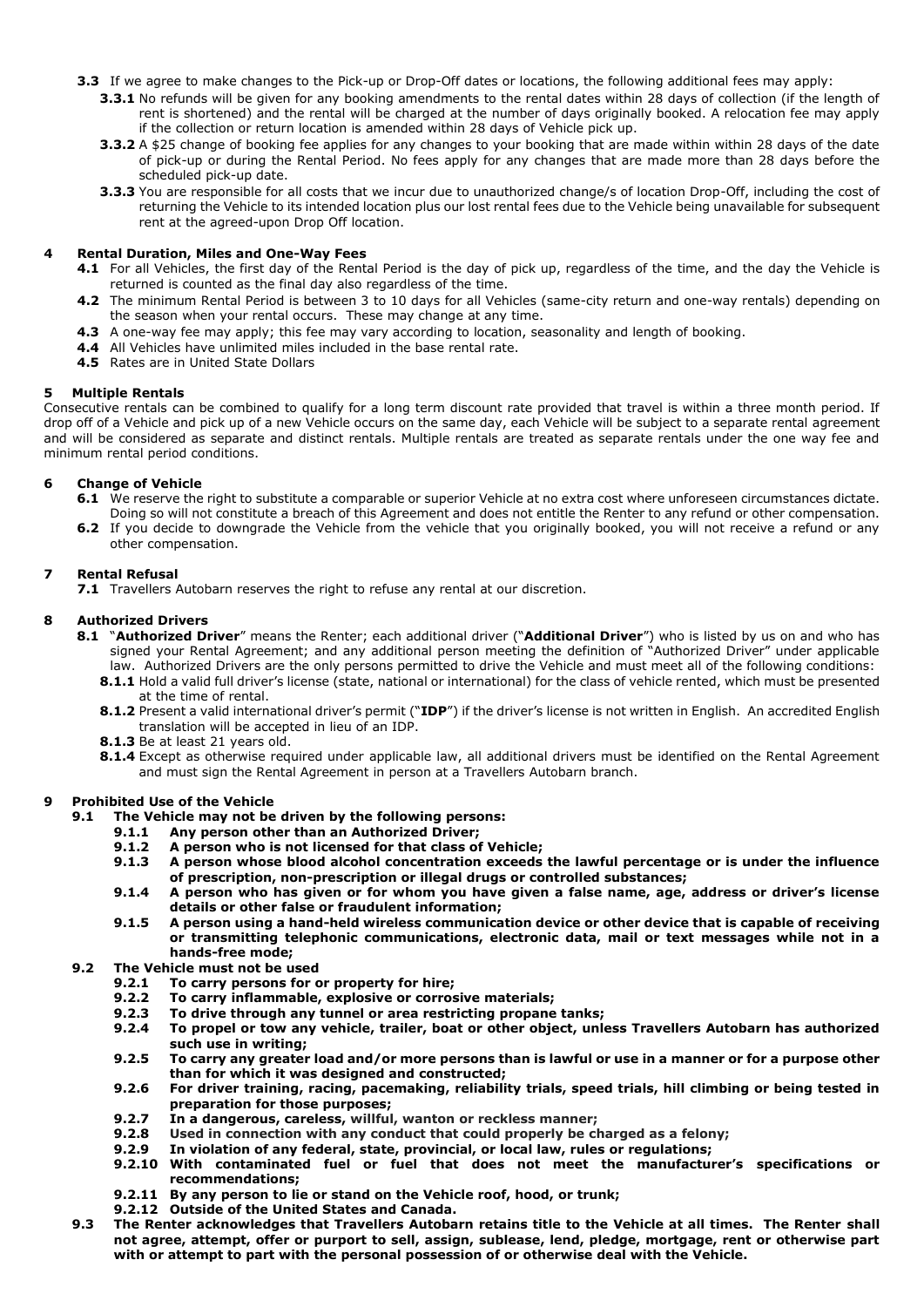- **9.4 Smoking or vaping in the Vehicle and/or use of candles or mosquito coils are also prohibited.**
- <span id="page-2-0"></span>**9.5 Pets are not allowed in any vehicle. Renter is fully responsible for all damages and a minimum fee of \$250.00 for cleaning/deodorizing applies.**
- **9.6 Each use described in Paragraph[s 9.1](#page-1-1) throug[h 9.5](#page-2-0) is a "Prohibited Use" of the Vehicle and constitutes a material breach of this Agreement.**

# **10 GPS Units & Tablets**

- **10.1** GPS units and tablets that we may offer for rent are subject to availability, rented AS IS, and must be returned at the end of the Rental Period in the same condition as when rented. GPS units and tablets must be inspected and installed by you, and you must follow manufacturer instructions for any GPS units or tablets that you rent.
- **10.2** A fee of \$7 per day applies for the rent of a GPS unit. Fees are payable up to a maximum of 20 days, thereafter no fees apply (maximum \$140).
- 10.3 A fee of \$10 per day applies for the rent of a Tablet. Fees are payable up to a maximum of 20 days, thereafter no fees apply (maximum \$200).
- **10.4** The Renter will be liable up to a maximum charge of \$250 should the GPS unit or tablet, mount, charger or carrying case be lost, missing or damaged during the rental. The Renter must also ensure due care is taken with the GPS unit or tablet by keeping it protected and out of sight while the Vehicle is unattended. The Renter must also follow all usage and safety guidelines provided by the manufacturer of the GPS unit or tablet and Travellers Autobarn.
- 10.5 Travellers Autobarn is not responsible for any harm, damage, loss (including consequential loss) that occurs as a result of your use of the GPS unit or tablet.

# **11 Living & Camping Kits**

For your convenience, we may also offer for rent the following optional "living and camping kits"(such as bedding, cooking equipment, eating utensils, bath and tea towels).

- **11.1** 2 & 3 berth campervans for an optional fee of \$45
- **11.2** 4 berth campervans for an optional fee of \$75. 4 berth campervans can have equipment for a 5th person added for an additional cost of \$25.
- **11.3** Station-wagons may include camping equipment (including tent, cooker, cooler, and table and chairs), suitable for 2 persons for an optional fee of \$45. Extra kits for Station-wagons are available on request for a further fee of \$45. Camping equipment can only be removed from Station-wagons on request.

# **12 Travellers Autobarn Road Trip App, Maps and Campground Guides**

For the ultimate Road Trip guide, a Travellers Autobarn booklet will be provided with each vehicle**.** These materials are provided for your convenience and information only, and Travellers Autobarn does not represent, guaranty or warrant the accuracy of these materials.

# **13 Child Restraint Systems**

We may offer for rent child restraint systems, including infant seats and booster seats, for an additional fee of \$45 **[per rental]. Infant seats may be** u**sed in Station-wagons and Hi5 Campervans ONLY (babies must be six months or older to ride in Hi5 Campervans). Baby seats cannot be fitted into ANY other campervan class.** The fitting and installation of all child restraint systems remains the responsibility of the Renter and you acknowledge that Travellers Autobarn gives no warranty as to the appropriateness, correctness or adequacy of any child restraints fitted in the Vehicle. You agree to comply with each State's applicable child restraint law. See<https://www.travellers-autobarnrv.com/child-restraint-systems> for additional information.

### **For Rentals Commencing in California: CALIFORNIA LAW REQUIRES ALL CHILDREN UNDER 8 YEARS OF AGE TO BE TRANSPORTED IN THE REAR SEAT OF THE VEHICLE IN A CHILD RESTRAINT SYSTEM. THIS AGENCY IS REQUIRED TO PROVIDE FOR RENTAL OF A CHILD RESTRAINT SYSTEM IF YOU DO NOT HAVE A CHILD RESTRAINT SYSTEM YOURSELF.**

#### **For Rentals Commencing in Nevada: The driver of the rented Vehicle and any passenger over six years of age (or weighing over 60 pounds) who rides in the front or back seat of a passenger car must wear a seat belt if one is available for his seating position.**

# **14 Propane Bottle**

The Renter acknowledges having received the Vehicle Propane Bottle full of propane (if applicable) and will return the Vehicle with a full Propane Bottle. If the Propane Bottle is not full on return a \$50 refill fee will be charged, unless you purchase a prepaid Propane option.

# **15 Cleaning Fee**

All Vehicles must be returned washed, vacuum, and uncluttered. Alternatively, you can elect to waive the requirement to return the vehicle washed, vacuumed, and uncluttered for a \$100 "Cleaning Fee", payable at anytime. Even if you pay the optional Cleaning Fee, if the Vehicle is returned excessively dirty or cluttered (as determined by Travellers Autobarn), an extra cleaning fee of at least \$200 will apply.

# **16 Down Payment and Payment Cards**

- **16.1** For direct bookings, a minimum down payment of \$200 of the total rental charge is required when making a reservation to secure your booking. Bookings are not confirmed until the down payment is received.
- **16.2** The full balance due for the Rental Period is payable upon pick up of the Vehicle. Payment can be made by cash, debit or credit card. **We will process refunds within 7 days after the completion of your rental (after we have performed a final audit). Your payment card issuer's rules will apply to crediting your account for any excess, which may not be immediately released by your card issuer.**
- **16.3** We accept Visa, MasterCard and American Express, which will incur an additional non-refundable 3% payment administration fee on any transaction.
- **16.4** Travellers Autobarn is entitled to retain the Renter's credit card details in accordance with the Payment Card Industry Data Security Standard and applicable law and take any action necessary to recover from the Renter's credit card for all Charges, including for, tolls, violations and all additional fees and charges described in this Agreement.
- **16.5 All charges are subject to our final audit. If errors are discovered after the close of this transaction, you authorize us to correct the Charges with the payment card issuer.**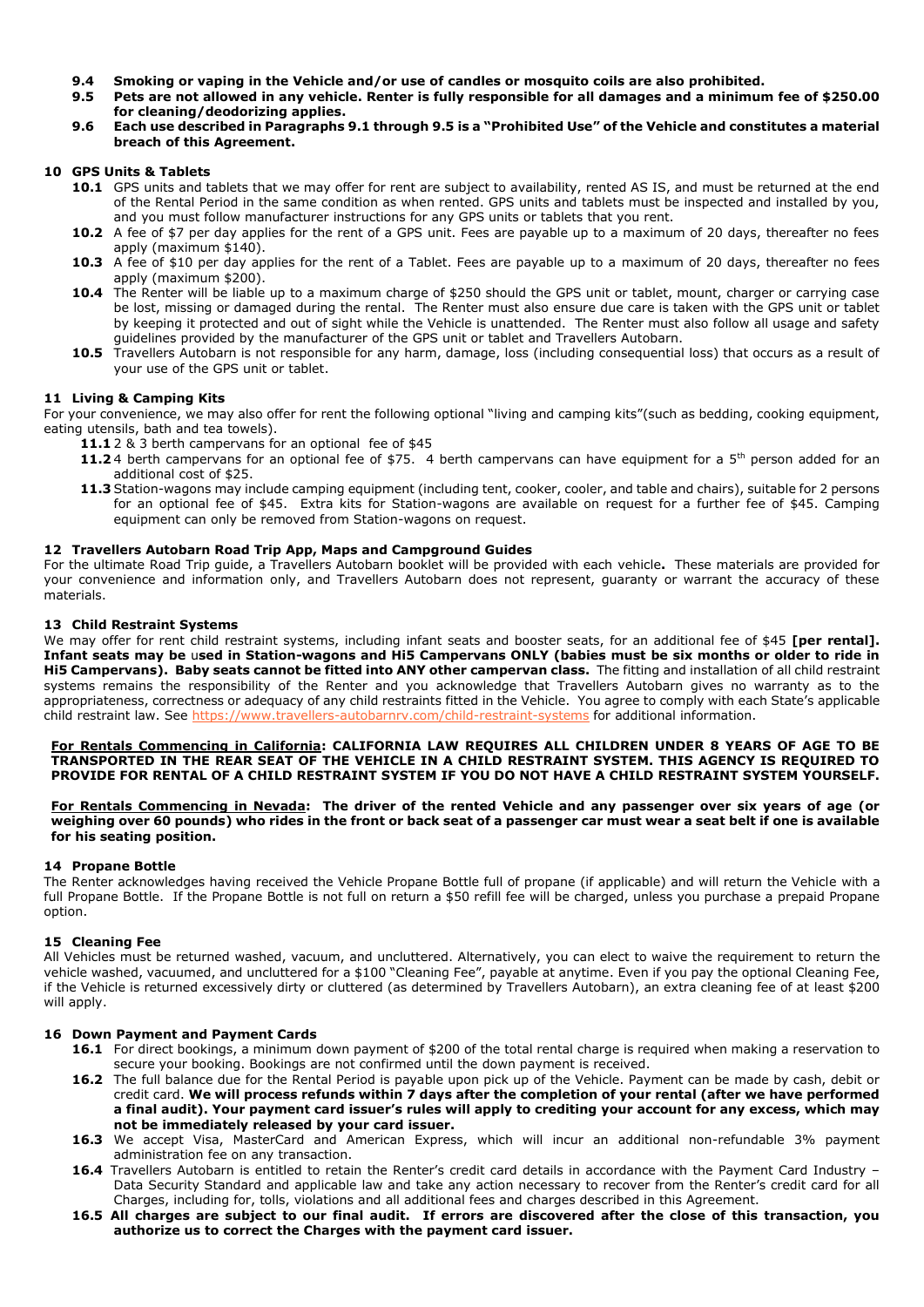# **17 Financial Obligations and Payment of Charges**

- **17.1** You are responsible for, and by entering into this Agreement, you authorize, Travellers Autobarn to process your payment card (and you will pay on demand any balance), all Charges, including:
	- 17.1.1 All rental charges and fees specified in this Agreement.
	- 17.1.2 All Additional Mandatory Fees.
	- **17.1.3** Charges and fees for optional products and services that you purchase.
	- **17.1.4** All charges claimed from Travellers Autobarn in respect of tolls or parking or any other traffic violations incurred during the Rental Period.
	- **17.1.5** All loss or damage referred to in Paragraph [24.](#page-5-0)4.
- **17.2** Where the Rental Agreement is comprised of more than one Renter or other Authorized Driver, all Renters and Authorized Drivers are jointly and severally responsible under this Agreement.

# **18 Traffic Violations and Tolls**

- **18.1 You are responsible for paying charging authorities directly all tolls ("Tolls") and parking citations, photo enforcement fees, fines for toll evasion, and other fines, fees, and penalties (each a "Violation") assessed against you, us or the Vehicle during the Rental Period.**
- **18.2** If we are notified by charging authorities that we may be responsible for payment of a Violation, you agree that we or a third-party processing firm of our choice ("**Processor**") may, in our discretion and without prior notification to you, pay the Toll or Violation plus applicable taxes on your behalf directly to the charging authority, and you may not be able to challenge the validity of the Toll or Violation before the charging authority. If we or the Processor elect to pay a Toll or Violation directly, we will charge you the face value of the Toll or Violation and taxes plus a non-refundable processing fee of up to \$50 for each notification.
- 18.3 We or the Processor may, in our sole discretion, transfer liability for any Toll or Violation assessed against the Vehicle during the Rental Period to you personally. If liability is transferred to you, we or the Processor will charge you an administrative fee of up to \$50 per Toll or Violation.
- **18.4** The Renter authorizes Travellers Autobarn or the Processor to charge the processing fee to the payment card you supplied at the time of rental.
- **18.5** The Renter authorizes Travellers Autobarn to charge the Credit Card supplied at the time of rental for any speeding, toll way or parking fines if we are unable to transfer liability to you.
- **18.6** You agree that we may give your credit card and any other relevant personal information related to the rental of the Vehicle to a third party Processor and/or relevant authority for the purposes of contacting you directly regarding processing, payment and administration for all tolls and violations received by Travellers Autobarn in connection with your use of the Vehicle.
- 18.7 **Certain toll roads do not accept cash.** To avoid toll violations and associated fines, fees, and taxes (and our processing fees), you must pay all tolls with a personal transponder that is accepted on the road; use only cash lanes and pay cash; plan a route to avoid tolls; or consult local authorities for other payment methods.

# **By initialing here, you acknowledge that you have read, understood and agree to this paragraph Renter's Initials X\_\_\_\_\_**

# **19 Travel Restrictions**

- **19.1** Vehicles may only be driven on paved roads or well-maintained access roads less than 500 yards long to recognized campgrounds and parking areas. To the extent permitted by law, travel on unpaved roads voids any liability reduction options and insurance coverage under paragraph [24](#page-5-0) of this Agreement and renders the Renter liable for the total cost of Damage that is caused or contributed to by reason of travelling, or having travelled, on unpaved roads.
- **19.2** Travellers Autobarn reserves the right at its discretion to restrict Vehicle movements in certain areas due to adverse road or weather conditions.
- **19.3** All Travellers Autobarn vehicles are strictly prohibited from travelling to Mexico, there is no insurance coverage in Mexico.
- **19.4** Vehicles are **not permitted** in Death Valley between May 1<sup>st</sup> and September 30<sup>th</sup>.
- **19.5** Vehicles are **not permitted** at Burning Man.
- **19.6** Unauthorized travel may void insurance coverage, as well as any optional collision damage waiver or other protection that you purchase.

# **By initialing here, you acknowledge that you have read, understood and agree to this paragraph Renter's Initials X\_\_\_\_\_**

# **20 Customer Care and On-Road Assistance**

- **20.1 24 Hour Roadside Assistance service** is provided, if the Vehicle requires Roadside Assistance please call us on **1-800- 469-4790 Customer Assistance Line**.
- **20.2 Roadside Assistance Call-Outs** due to the Renter's error or non-mechanical issues such as running out of gas, flat tire, dead battery resulting from leaving lights/engine on, keys locked in Vehicle, or getting stuck in the mud, etc, will result in a charge to the Renter payable directly to the Roadside Assistance, note this fee is not refundable to the Renter by Travellers Autobarn.
- **20.3 TRAVELLERS AUTOBARN ON-ROAD ASSISTANCE.** Travellers Autobarn provides a **1-800-469-4790 Customer Assistance Line**, if you have any questions during your rental.
- **20.4 TRAVELLERS AUTOBARN CUSTOMER ASSISTANCE** service operates 09:00 to 20:00 Monday to Saturday and 10:30 to 15:00 on Sundays and Public Holidays (Pacific Standard Time and Pacific Daylight Time).
- **20.5 WEEKEND & HOLIDAY LIMITED SERVICE** The Travellers Autobarn CUSTOMER ASSISTANCE TELEPHONE LINE is offered as a courtesy to Renters who may find themselves in desperate need of our support. On weekends, most support services such as mechanical garages, etc are closed and therefore limited help is available, in any case.
- **20.6 Please restrict weekend calls to the CUSTOMER ASSISTANCE LINE to ROADSIDE ASSISTANCE CALLS ONLY**.
- **20.7** If your call relates to servicing, administration, extensions, accounts enquiries or minor mechanical issues please call Monday to Friday 09:00 to 17:00.
- **20.8 Travellers Autobarn does not provide a general 24/7 customer assistance line.**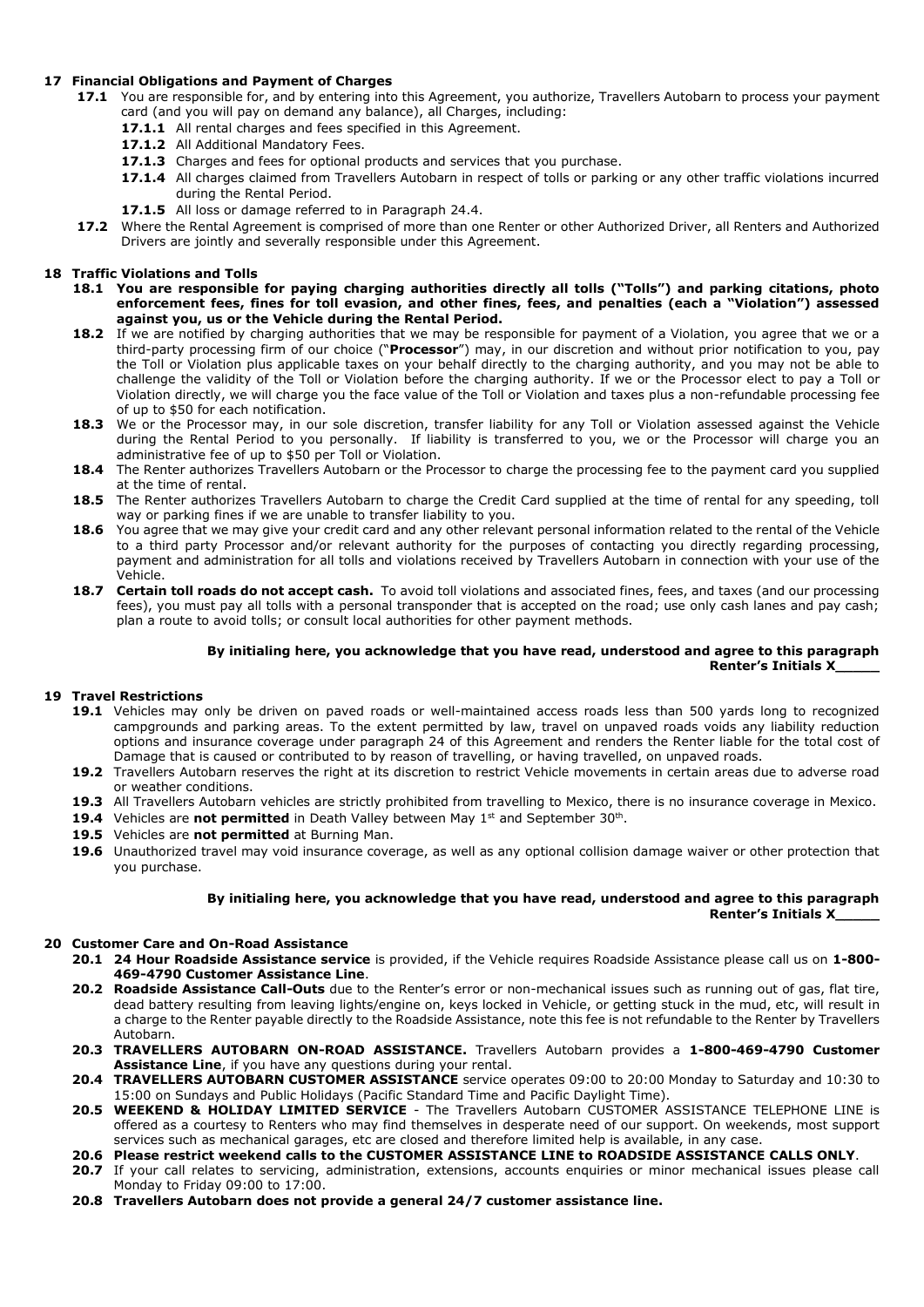# **22 Repairs and Mechanical Breakdowns**

- **22.1** Travellers Autobarn Vehicles are maintained and serviced to a high standard, however this does not prevent the occasional mechanical malfunction. You may make minor repairs of a mechanical nature that cost less than \$100 without our prior authorization, and we will reimburse you upon completion of the rental if produce the invoices for the repairs.
- **22.2** If you experience any problems, even minor, you must call **1-800-469-4790 Customer Assistance Line** for further assistance and advice. For amounts over \$100, Travellers Autobarn must be informed and our written approval must be sought and obtained before undertaking repairs. We will usually approve repairs provided the Renter was not directly responsible for the damage but reserve the right to approve or decline repairs on a case by case basis. Repair invoices must be submitted, or the claim will not be paid.
- **22.3** If the Vehicle is not able to be driven as a result of the defect or breakdown, Travellers Autobarn's liability is limited to refunding You the rental fees (excluding any liability option reduction amount) for the time that the Vehicle was actually in repair or providing a replacement vehicle subject to availability. Travellers Autobarn may grant an extension to the Rental Period in lieu of providing a refund. Travellers Autobarn will not be responsible for the costs of alternative accommodation, travel costs (including travelling to the location designated by Travellers Autobarn to pick up a replacement vehicle), food, or any other cost or expense resulting from the breakdown, accident or repair of the Vehicle.
- **22.4** You acknowledge that if you do have an issue with your Vehicle, resolution of the problem may be complicated and delayed if breakdown, malfunction, or other incident occurs during the weekend (3 PM Friday through 9 AM Monday) or on public holidays and/or occurs in a remote location, and you agree to release Travellers Autobarn from any claims that may arise due to the timing or location of the issue. **To help avoid delays caused by timing and location, we encourage you to monitor the Vehicle, check fluids, etc. continuously, and to the extent possible, have any mechanical or other issues addressed before the start of a weekend and/or before traveling into a remote area.**
- **22.5** Our responsibility to provide a rental extension or refund of rental fees is conditioned on any problems associated with the Vehicle, including equipment failure, being reported to Travellers Autobarn as soon as possible and within 24 hours of discovery of the problem in order to give Travellers Autobarn the opportunity to correct the problem.
- **22.6** Malfunctions of stereo systems, cabin lights, air-conditioning, fridges, microwaves, sink water pumps, and other Vehicle features that do not affect Vehicle operability, are not considered mechanical breakdowns, and Traveller's Autobarn will not refund rental fees or provide a rental extension or be responsible for any other payment to you because of any downtime of these systems and features.

#### **23 Gasoline, Fluids and Tires**

**23.1** For your convenience the fuel tank is full on pick up and should be returned full by the Renter. The charge for refueling is the current per-gallon cost in the local area surrounding the return location at the time of refueling plus a refueling fee of \$50. This covers the additional labor time taken to refill the Vehicle.

#### **23.2 IMPORTANT – OIL & WATER LEVELS**

The Renter is responsible to check, at least daily, and to maintain all fluid levels and immediately to rectify and report to Travellers Autobarn by calling the **1-800-469-4790 Customer Assistance Line** any defect of which you become aware, however slight. Topping up a Vehicle that is losing cooling liquid is not rectifying the problem. Rectification means a fit and proper diagnosis and repair. Travellers Autobarn cannot stress enough your responsibility in this regard. Continued operation of the Vehicle after a defect has occurred may lead to serious consequential damage to the engine; and may void any optional collision damage waiver or other optional protection that you purchase (to the extent permitted by law).

# **By initialing here, you acknowledge that you have read, understood and agree to this paragraph Renter's Initials X\_\_\_\_\_**

#### **23.3 IMPORTANT – Tires**

You are responsible for checking, at least daily, the condition of the Vehicle's tires, including tread depth, uneven wear, and any visible damage, and must immediately report to Travellers Autobarn, by calling the **1-800-469-4790 Customer Assistance Line**, any defect of which you become aware of. Travellers Autobarn cannot stress enough your responsibility in this regard. Continued operation of the Vehicle after a defect has occurred may lead to serious injury or consequential damage to the Vehicle; and may void any optional collision damage waiver or other optional protection that you purchase (to the extent permitted by law).

# **By initialing here, you acknowledge that you have read, understood and agree to this paragraph Renter's Initials X\_\_\_\_\_**

#### **23.4 IMPORTANT – AVOIDANCE of OVERHEATING**

We cannot stress enough the risks of continued driving if your car begins to overheat, or if it has a known cooling system problem of any kind. If your temperature gauge moves in a direction that is a departure from normal, stop immediately, investigate and call Travellers Autobarn on **1-800-469-4790 Customer Assistance Line**. Do NOT wait for it to cool and drive again as you may cause further catastrophic damage to your engine, for which you WILL be liable. Driving with an inoperative or malfunctioning temperature gauge may lead to consequential damage to the Vehicle; and may void any optional collision damage waiver or other optional protection that you purchase (to the extent permitted by law).

# **By initialing here, you acknowledge that you have read, understood and agree to this paragraph Renter's Initials X\_\_\_\_\_**

#### **23.5 IMPORTANT – WATER CROSSING & CHARGES**

Do not drive across flooded roadways. Any damage caused as a result of driving or immersing the Vehicle in water and may void any optional collision damage waiver or other optional protection that you purchase (to the extent permitted by law).

# **By initialing here, you acknowledge that you have read, understood and agree to this paragraph Renter's Initials X\_\_\_\_\_**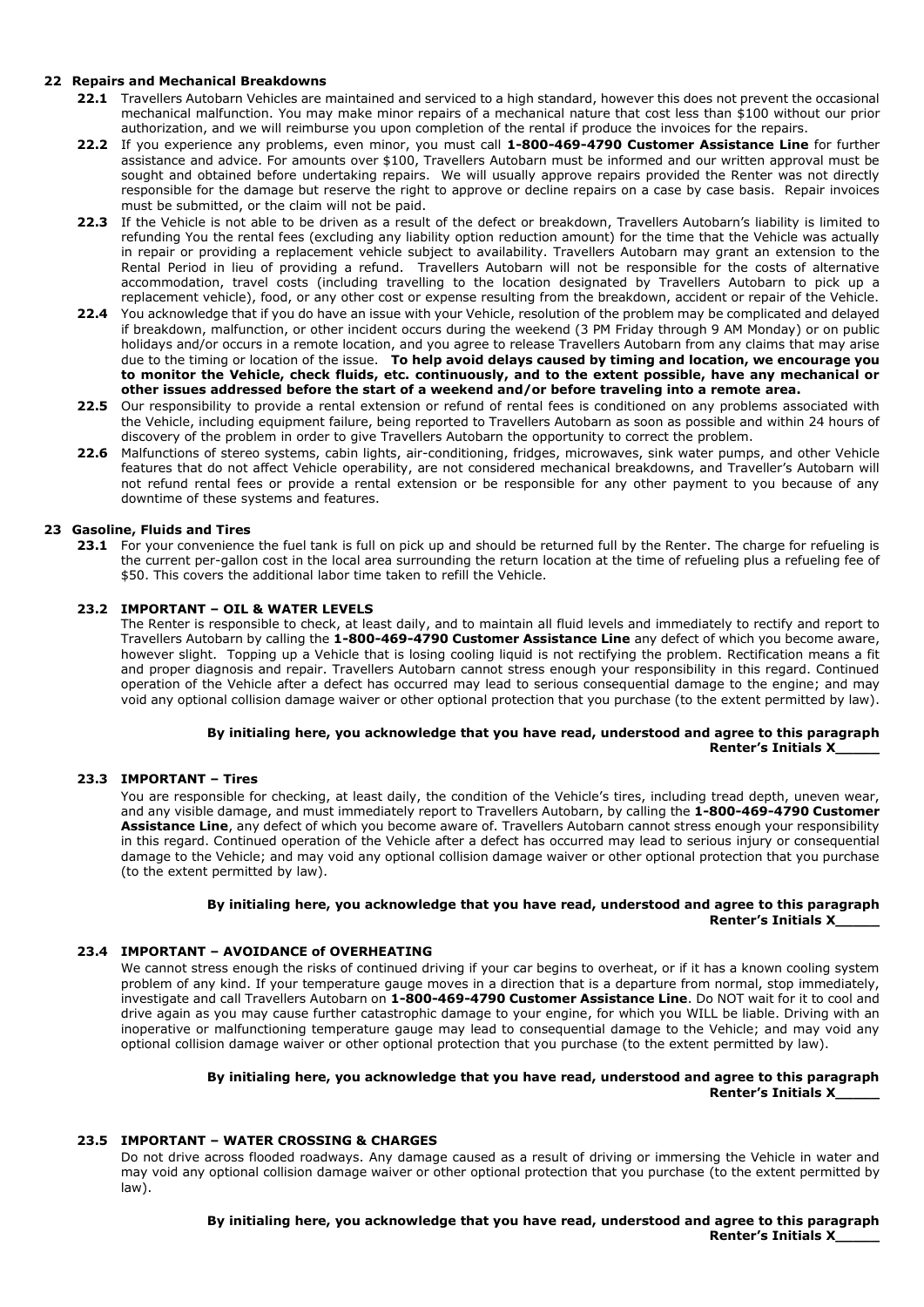# <span id="page-5-0"></span>**24 Accidents, Responsibility for Damage to the Vehicle, Insurance, Optional Protection Products**

**24.1** In the event of an accident You must:

- **24.1.1** Record the location, date and time of the accident;
- **24.1.2** Record the names, addresses and vehicle registrations of third parties and any witnesses;
- **24.1.3** Record the name of the other party's insurance company;
- **24.1.4** Not accept blame or liability or insist the other party is at fault;
- 24.1.5 Report the accident to the police within 24 hours after the accident;
- **24.1.6** Notify Travellers Autobarn within 24 hours after the accident; and
- 24.1.7 Complete the Travellers Autobarn Accident Form
- **24.2** In the event of an accident where the Vehicle is no longer operational, it will be at the discretion of Travellers Autobarn whether any alternative Vehicle will be supplied.
- **24.3** In the event of an accident, where the Vehicle is no longer operational and no alternative Vehicle is available to the Renter, our liability is limited to a refund of the remaining unused rental charges.
- **24.4** Your responsibility for damage to or loss or theft of the Vehicle is subject to the following state-specific terms:
	- **24.4.1RESPONSIBILITY FOR DAMAGE OR LOSS FOR RENTALS COMMENCING IN CALIFORNIA**: **You are responsible for all damage to or loss of the Vehicle caused by collision, regardless of fault. Subject to limits of California law, your responsibility includes: (a) all physical and mechanical damage to the Vehicle measured as follows: (i) if we determine that the Vehicle is a total loss, the fair market value of the Vehicle less salvage; (ii) if we determine that the Vehicle is repairable, the actual or estimated cost of the repairs performed; (b) an administrative fee; and (c) our actual charges for towing, storage, and impound. You are responsible for loss due to theft of the Vehicle and damage caused by vandalism that occurs in connection with a theft if you fail to exercise ordinary care while in possession of the Vehicle. You are responsible for damage due to vandalism not associated with theft of the Vehicle up to a maximum of \$500.** You are responsible for replacing missing equipment and Vehicle documents and keys. You must report all Vehicle accidents and incidents of theft or vandalism to us and the police upon discovery.

# **24.4.2RESPONSIBILTY FOR DAMAGE OR LOSS FOR RENTALS COMMENCING IN NEVADA**:

Regardless of fault, you are responsible for theft or loss of the Vehicle and all damage to it, including damage caused by collision, weather, road conditions, acts of nature, theft, and vandalism. Your responsibility includes: (**a**) mechanical damage to the Vehicle resulting from your deliberate or negligent act or omission, and all physical damage to the Vehicle regardless of cause, measured as follows: (i) if we determine that the Vehicle is a total loss, the fair market value of the Vehicle; (ii) if we determine that the Vehicle is repairable, the reasonable estimated retail value or actual cost of repair (up to the fair market value); (**b**) Loss of Use, which is measured by multiplying your daily rental rate, excluding optional charges, by either the actual or estimated number of days from the date the Vehicle is damaged until it is ready to return the Vehicle to service, which you agree represents a reasonable estimate of Loss of Use damages and not a penalty. **Loss of Use shall be payable regardless of fleet utilization**; (**c**) a reasonable administrative fee as permitted by Nevada Revised Statutes §§ 482.3154 and 482.31535; (**d**) our actual towing, storage, and impound charges; and (**e**) all costs associated with our enforcement of this Agreement or collection of Charges, including attorneys' fees, collection fees, and costs whether or not litigation is commenced. Your responsibility for physical damage to the Vehicle and Loss of Use resulting from vandalism not related to theft of the Vehicle and not caused by an Authorized Driver will not exceed \$2,500. You are not responsible for loss or damage to the Vehicle resulting from theft or vandalism related to the theft if you have possession of the ignition key or you establish that the ignition key was not in the Vehicle at the time of the theft; you file an official report of the theft with the police within 24 hours of learning of the theft and you cooperate with us and the police in providing information regarding the theft; and neither you nor an Authorized Driver committed or aided in the commission of the theft. You are responsible for replacing missing equipment and Vehicle documents and keys. You must report all Vehicle accidents or incidents of theft and vandalism to us and the police upon discovery.

# **24.5 Automobile Insurance**

You are responsible for all damage or loss you cause to the Vehicle and to others. You agree to provide primary motor vehicle liability, collision and comprehensive insurance covering you, us, and the Vehicle. Your insurance coverage will provide at least the minimum limits of coverage required by the financial responsibility laws of the state where the loss occurs. We provide an insurance policy ("**Policy**") with the following coverage: (**a**) Bodily injury ("**BI**") and property damage ("**PD**") liability coverage with limits no higher than the minimum amounts stated in the financial responsibility insurance laws of the state whose laws apply to the loss; (**b**) Personal injury protection ("**PIP**"), no-fault, or similar coverage where required, which is limited to \$2,000 or the minimum amount required by the law of the state whose laws apply to the loss—whichever is higher; and (**c**) Uninsured/underinsured ("**UM**"/"**UIM**") coverage where required up to the minimum amounts required by the laws of the state whose laws apply to the loss. **The Policy is excess to any other**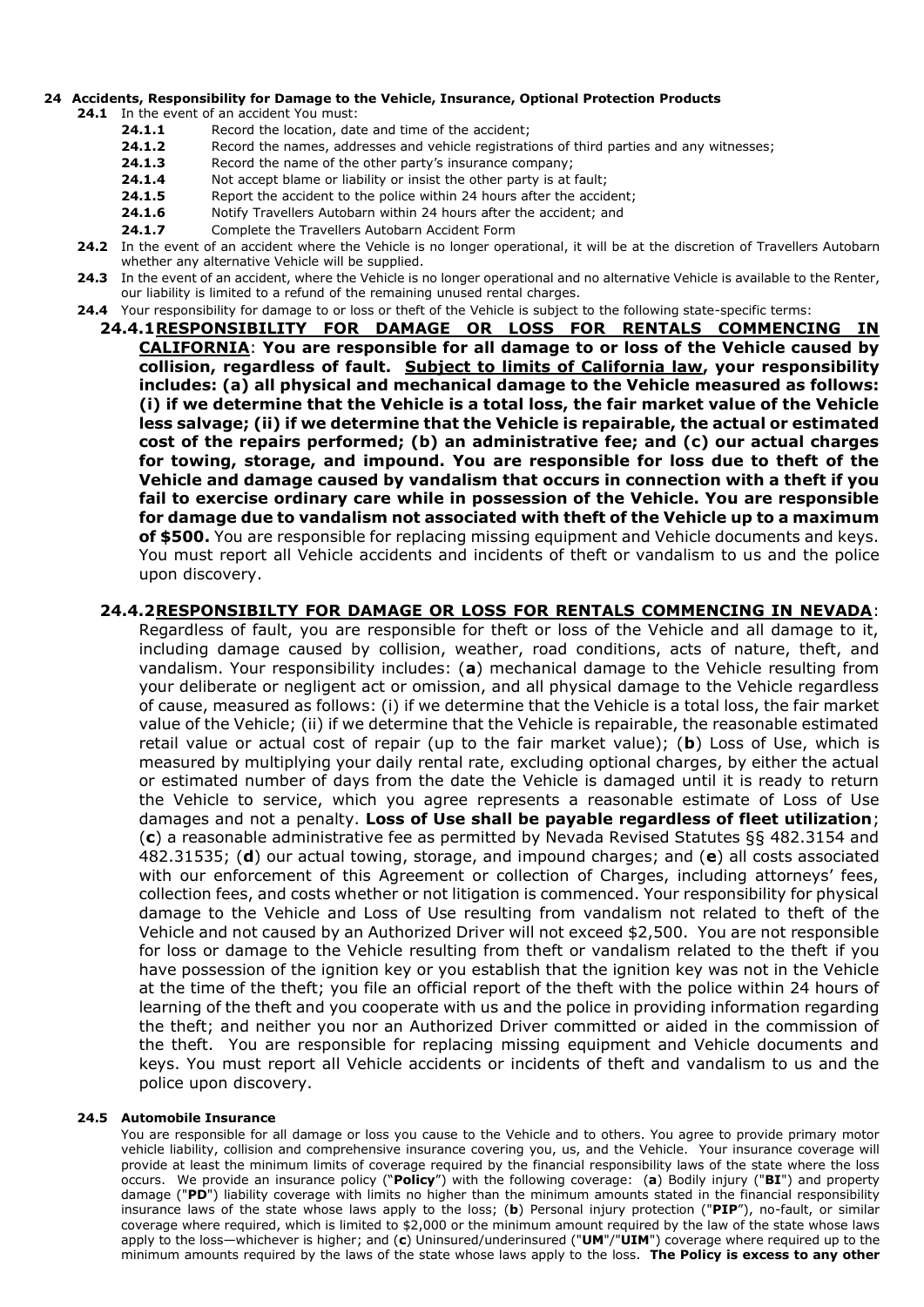**valid and collectible insurance whether primary, secondary, excess or contingent. The Policy contains exclusions, conditions, and limitations applicable to anyone claiming coverage.** You must: (x) report all damage to us and all accidents to us and the police as soon as you discover them and complete our incident report form; and (y) provide us with a legible copy of any service of process, pleading, or notice of any kind related to an accident or other incident involving the Vehicle. Coverage under the Policy may be void if you give the Vehicle to an unauthorized driver or otherwise materially breach this Agreement; or if you fail to cooperate in a loss investigation or to file a timely and accurate incident report. **The Vehicle may not be taken to Mexico under any circumstances.**

# **24.6 Collision Damage Waiver (CDW)**

If you purchase CDW, we will waive our right to hold you financially responsible for damage to or loss of the Vehicle. **CDW is not insurance, is optional, and may duplicate coverage under your own insurance policy or credit card. CDW does not apply to Optional Equipment we rent to you for use in the Vehicle. Our CDW is subject to the following additional state-specific conditions:**

**FOR RENTALS COMMENCING IN CALIFORNIA**: **You are responsible for all collision damage to the Vehicle, even if someone else caused it or the cause is unknown. You are responsible for the cost of repair up to the value of the Vehicle, towing, storage, and impound fees. Your own insurance, or the issuer of the credit card you use to pay for the rental may cover all or part of your financial responsibility for damage to, or loss of, the rented vehicle. You should check with your insurance company, or credit card issuer, to find out about your coverage and the amount of deductible, if any, for which you may be liable. If you use a credit card that provides coverage for your responsibility for damage to, or loss of, the Vehicle, you should check with the issuer to determine whether or not you must first exhaust the coverage limits of your own insurance before the credit card coverage applies. We will not hold you responsible for damage to or loss or theft of the Vehicle if you buy CDW. But, CDW will not protect you if: (a) you provided fraudulent information to us or if you provided false information to us and we would not have rented the Vehicle had we received true information; (b) damage to or loss of the Vehicle results from: (i) your intentional, wilful, wanton, or reckless conduct; (ii) operation of the Vehicle under the influence of drugs or alcohol in violation of § 23152 of the California Vehicle Code; or (iii) towing or pushing anything, or operation of the Vehicle on an unpaved road if the damage or loss is a direct result of the road or driving conditions; or (c) damage to or loss of the Vehicle occurs while the Vehicle is: (i) used for commercial hire; (ii) used in connection with conduct that could be properly charged as a felony, or involved in a speed test, contest, or driver training activity; (iii) operated by a person other than an Authorized Driver; or, (iv) operated outside the United States. Collision Damage Waiver may cost \$10 per each full or partial 24-hour rental day, as further described on the Rental Agreement. Purchase of a CDW is optional and is not required in order to rent the vehicle.** 

**FOR RENTALS COMMENCING IN NEVADA**: **Your CDW will be invalidated, and we will not waive our right to hold you financially responsible for loss or damage related to the Vehicle, Loss of Use, and charges for storage, impound, towing or administration, if an Authorized Driver provided fraudulent information to us or provided false information and we would not have rented the Vehicle had we received true information, if the Vehicle is operated by a person other than an Authorized Driver, or if damage or loss to the Vehicle (a) results from an Authorized Driver's: (i) intentional, wilful, wanton, or reckless conduct; (ii) operation of the Vehicle while intoxicated in violation of Nevada Revised Statutes 484C.110; or (iii) use of the Vehicle to push or tow anything, or on an unpaved road if the damage or loss is a direct result of the road or driving conditions; or (b) occurs when the Vehicle is: (i) used for hire, involved in a speed test, speed contest, or driver training activity; (ii) used in connection with conduct that constitutes a felony; or (iii) operated outside the United States or outside of the States of Nevada, Arizona, California, Idaho, Oregon and Utah, unless this Agreement expressly provides that the Vehicle may be operated in other locations. In addition, CDW may be invalidated if damage or loss results from the theft of the Vehicle by an Authorized Driver or a person aided or abetted by an Authorized Driver (the Authorized Driver is presumed not to have committed or to have aided and abetted in the theft if the renter has possession of the ignition key or establishes that the ignition key furnished by us was not in the Vehicle at the time of the theft; files an official report of the theft with an appropriate law enforcement agency within 24 hours of learning of the theft; and, cooperates with us and the law enforcement agency in providing information concerning the theft).**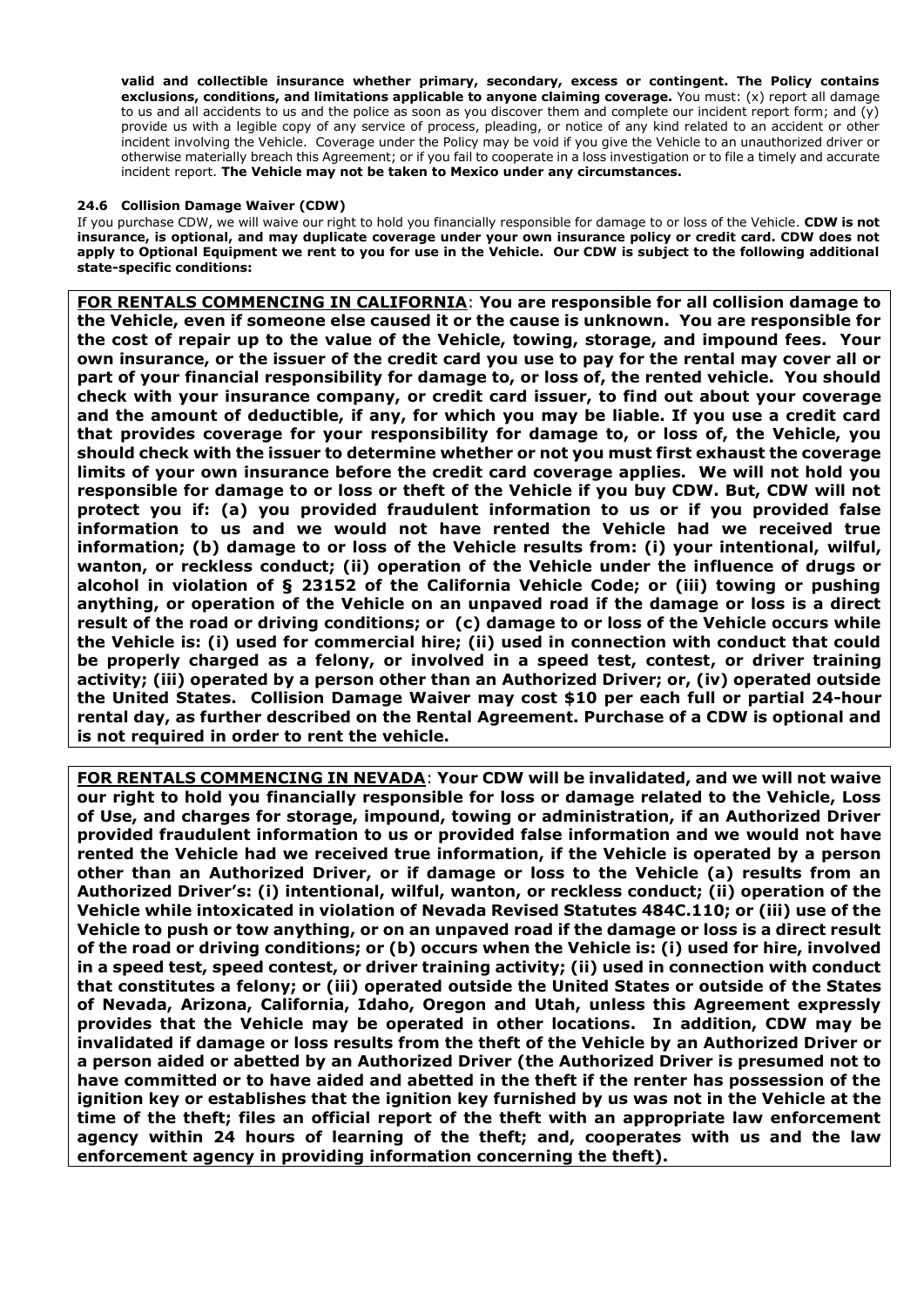#### **24.8 Supplemental Liability Insurance (SLI)**

SLI is optional protection that provides supplemental third-party liability insurance in an amount between state-required minimum financial responsibility limits and \$500,000 for the Renter and any authorized driver. If you choose to accept SLI, you do so in accordance with the brochure, a copy of which you acknowledged has been received by you, and the master policy is available for review from the rental counter. The cost of SLI is outlined on the Rental Agreement. There are exclusions which are outlined in this Agreement. **See Master policy for full details, copies of which are available on request from the Rental Counter at the time of pickup**

Special notice for rentals commencing in California: **The purchase of optional insurance products is not required to rent the Vehicle. Optional insurance products that we sell may provide coverage that duplicates coverage provided by your personal automobile liability policy or by another source of coverage. We are not qualified to evaluate the extent of your existing auto liability coverage. Optional insurance products are provided under individual policies issued to you, or issued to you under a group or master policy issued to us by an insurer authorized to transact the applicable insurance business in the State of California. California Department of Insurance License Number: 0M75780. The California Department of Insurance maintains a toll-free consumer hotline at 1.800.927.4357 (HELP).** 

> **By initialing here, you acknowledge that you have read, understood and agree to this paragraph Renter's Initials X\_\_\_\_\_**

#### **25 General Provisions**

- **25.1** Except as provided by law no driver or passenger in the Vehicle shall be or deemed to be the agent, servant or employee of Travellers Autobarn in any manner for any purpose whatsoever.
- **25.2** No right of Travellers Autobarn under this Agreement may be waived except in writing by an officer of Travellers Autobarn. No waiver of a party's rights is effective unless given by that party in writing, and any wavier is only effective in the specific instance and for the purpose of the waiver and no failure on the part of a party to exercise any right under this Agreement will operate as a waiver. No single or partial exercise of any right under this Agreement will preclude any other or further exercise of that right or the exercise of any other right.
- **25.3** This Agreement constitutes the entire agreement of the parties and there are no other oral undertakings, oral representations, warranties or agreement between the parties relating to the subject matter of this Agreement that have been relied upon by the Renter.
- **25.4** The illegality, invalidity or unenforceability at any time of any provision of this Agreement will not affect the legality, validity or enforceability of the remaining provisions of this Agreement nor the legality, validity or enforceability of that provision under the law of any other jurisdiction.
- **25.5** All charges and expenses payable by the Renter under this Agreement are due on demand by Travellers Autobarn including any collections costs and reasonable legal fees incurred by Travellers Autobarn.
- **25.6** The Renter must not assign or novate this Agreement or any rights or obligations under this Agreement without the written consent of Travellers Autobarn. The Renter authorizes Travellers Autobarn to sub-contract the provision of any of the services under this Agreement as Travellers Autobarn may require in its absolute discretion from time to time.

# **26 Relocation Conditions**

A 'relocation' is a necessary vehicle movement between Travellers Autobarn branches to meet the needs of full fee-paying reservations. If necessary Travellers Autobarn will offer a 'relocation' Vehicle at a heavily discounted rate, but will do so over the strictest of short periods such as to cover the transport needs of the Vehicle movement. Should you wish to travel for longer periods or desire more freedom with your Vehicle, we highly recommend you inquire about Travellers Autobarn's very competitive rental rates.

- **26.1** The rental of relocation Vehicles is subject to the standard Terms & Conditions of Travellers Autobarn.
- **26.2** Relocations must be delivered in the set days we outline and may be offered from as little as \$1.00 per day.
- **26.3** Relocations can only be collected on a weekday after 1PM on the day of pick-up. No relocations are available for Saturdays.
- **26.4** A minimum \$200 cancellation fee applies for any confirmed relocation bookings which are cancelled or if the Vehicle is not collected on the date agreed.
- **26.5** Any late deliveries will incur penalties of \$500 per day. There is a reason for the relocation. Usually it is being moved to fulfill a full fare paying reservation.
- **26.6** Any request to extend relocations will be considered subject to availability, and if approved will be charged at the standard daily rental rate from day one. Minimum rental periods may also apply.

#### **27 Limit of Liability and Indemnity**

- **27.1 TO THE FULLEST EXTENT PERMITTED BY LAW, WE MAKE NO WARRANTIES, EXPRESS, IMPLIED OR APPARENT, REGARDING THE VEHICLE OR OPTIONAL EQUIPMENT, NO WARRANTY OF MERCHANTABILITY AND NO WARRANTY THAT THE VEHICLE OR OPTIONAL EQUIPMENT IS FIT FOR A PARTICULAR PURPOSE. HOWEVER, NOTHING CONTAINED IN THIS AGREEMENT SHALL EXCLUDE, RESTRICT OR MODIFY ANY EXPRESS OR IMPLIED CONDITIONS, WARRANTIES OR REQUIREMENTS THAT CANNOT BE EXCLUDED UNDER APPLICABLE LAW.**
- **27.2** To the fullest extent permitted by law, Travellers Autobarn will have no liability to the Renter for any loss, harm, damage, cost or expense (including legal fees) in the nature of special, indirect or consequential loss or damage (including, without limitation, economic loss, loss of contract, loss of profit or revenue or loss of opportunity).
- **27.3** The Renter agrees to defend, indemnify, and hold harmless Travellers Autobarn its employees, agents and contractors from and against all actions, claims, demands, losses, consequential, special or punitive damages, costs, expenses (including, legal costs), or harm incurred by Travellers Autobarn resulting from, or arising out of: (a) this rental and your use of the Vehicle or our repossession of it; or (b) any breach or failure by You in the performance of your obligations under this Agreement.